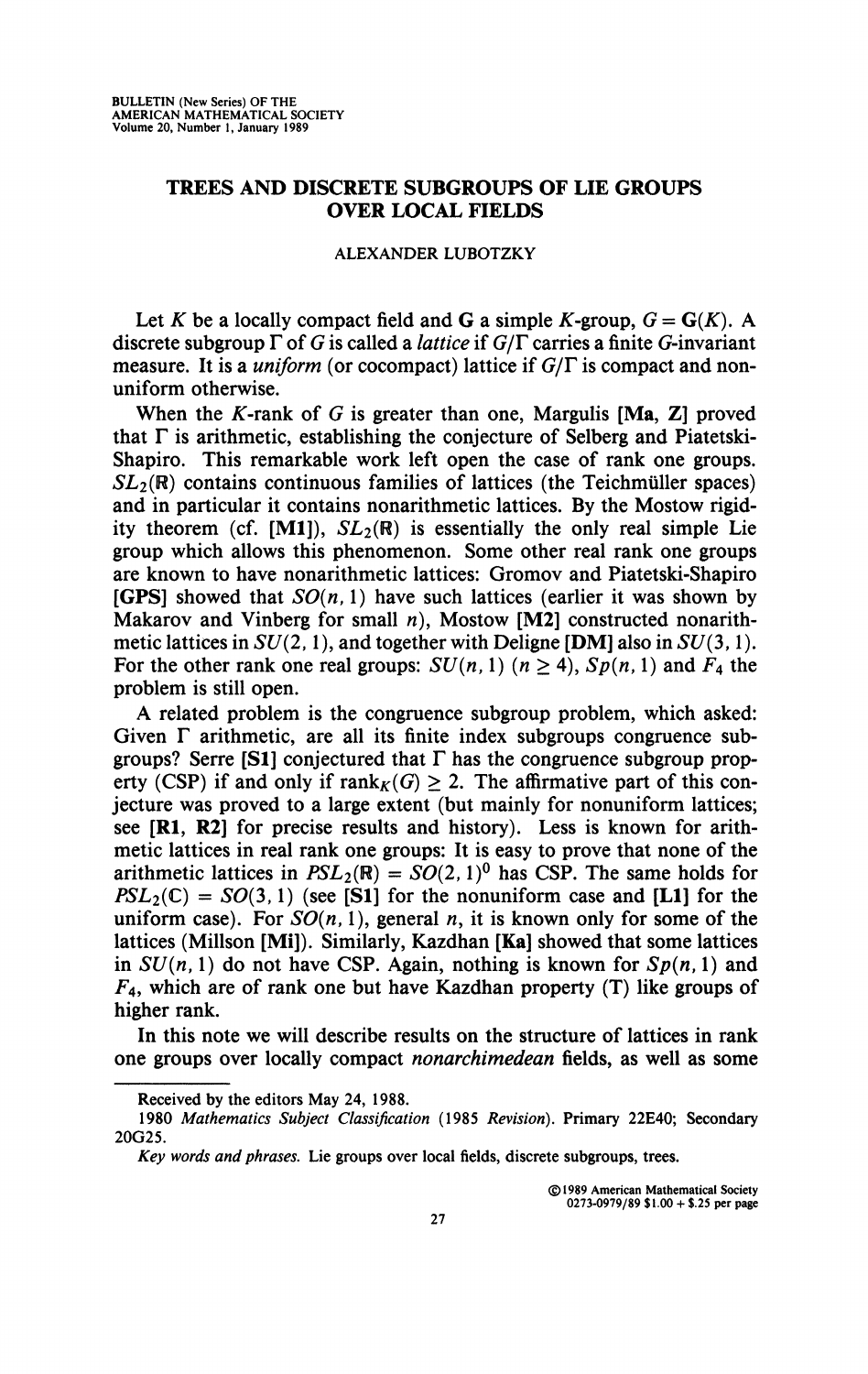constructions of such lattices. The bottom line of our work is that regarding discrete subgroups all these groups are similar to  $SL_2(\mathbb{R})$ : They allow deformation spaces of lattices and in particular have nonarithmetic lattices. We also prove Serre's conjecture that all the arithmetic lattices in such groups fail to satisfy the congruence subgroup property.

From now on, let G be a rank one almost simple algebraic group defined over a locally compact nonarchimedean field K, and  $G = G(K)$ . Associated with *G* there is a tree *X* (the Bruhat-Tits building) on which *G* acts with two orbits of vertices and transitively on edges [BT].

THEOREM 1. G has an uncountable number of conjugacy classes of co*compact lattices and in particular nonarithmetic lattices. If char*  $K > 0$  *then the same holds with nonuniform lattices.* 

Recall that when char  $K = \mathcal{D}$  there are *no* nonuniform lattices (cf. [S2, P. 84]).

Theorem 1 is proved by making two constructions, which use heavily the action of *G* on the tree and its boundary.

*1st construction: Schottky groups.* Here one imitates the classical construction of Schottky groups acting on the unit disc model of the hyperbolic plane. A similar construction using properties of *SL2* is presented in [GP]. But we rather present the construction in a purely combinatorial way which enables us to do it in any group of automorphisms of a tree, in particular in rank one groups over *K.* 

Schottky groups may have infinite or finite fundamental domain, but if they are lattices, they are necessarily cocompact. To get nonuniform lattices in case char  $K = p > 0$  we have

*2nd construction: Cusp subgroups.* Here we want to construct groups with infinite fundamental domain on *X* but with finite volume. See the group  $\Gamma = SL_2(k[t]) \subseteq G = SL_2(k((1/t)))$  discussed in [S2, p. 87]. For simplicity we present the construction here only for this *G.* The case of rank one groups in which the unipotent radical *U* of a minimal parabolic subgroup  $B$  is abelian can be handled in exactly the same way, but the general case (i.e., *U* is two step nilpotent) needs more arguments for which the reader is referred to [L2].

Let

$$
U = \begin{pmatrix} 1 & K \\ 0 & 1 \end{pmatrix} \subset G \text{ and } \Delta = \begin{pmatrix} 1 & tk[t] \\ 0 & 1 \end{pmatrix}.
$$

Then  $\Delta$  is a lattice in U. The boundary of X can be identified with the spherical building associated to G, i.e.,  $G/B \simeq U \cup \{\infty\}$ . In our case this is just  $P^1(K)$ . One can easily compute that a fundamental domain for  $\Delta$ on  $X$  is of the following type: Let  $X_0$  be a fixed point (say the standard  $k[[1/t]]$ -module),  $L = \{X_0, X_1, X_2, \dots\}$  the sequence of points going from  $X_0$  to the point  $\infty$  on the boundary. Let  $X_1, Y_1, \ldots, Y_p$  be the neighbors of  $X_0$  and  $E_i = \{x \in X \mid d(x, Y_i) < d(x, X_0)\}$  for  $i = 1, \ldots, p$ . Then  $F = (\bigcup_{i=1}^p E_i) \cup L$  is a fundamental domain for  $\Delta$  on X.

Now, let  $g_0 = id$ ,  $g_1, \ldots, g_p$  be elements of *P*, the stabilizer of  $X_0$  in *G*, such that  $g_i(X_1) = Y_i$  for  $i = 1, ..., p$ , and  $\Delta_i = g_i \Delta g_i^{-1}$ ,  $i = 0, ..., p$ .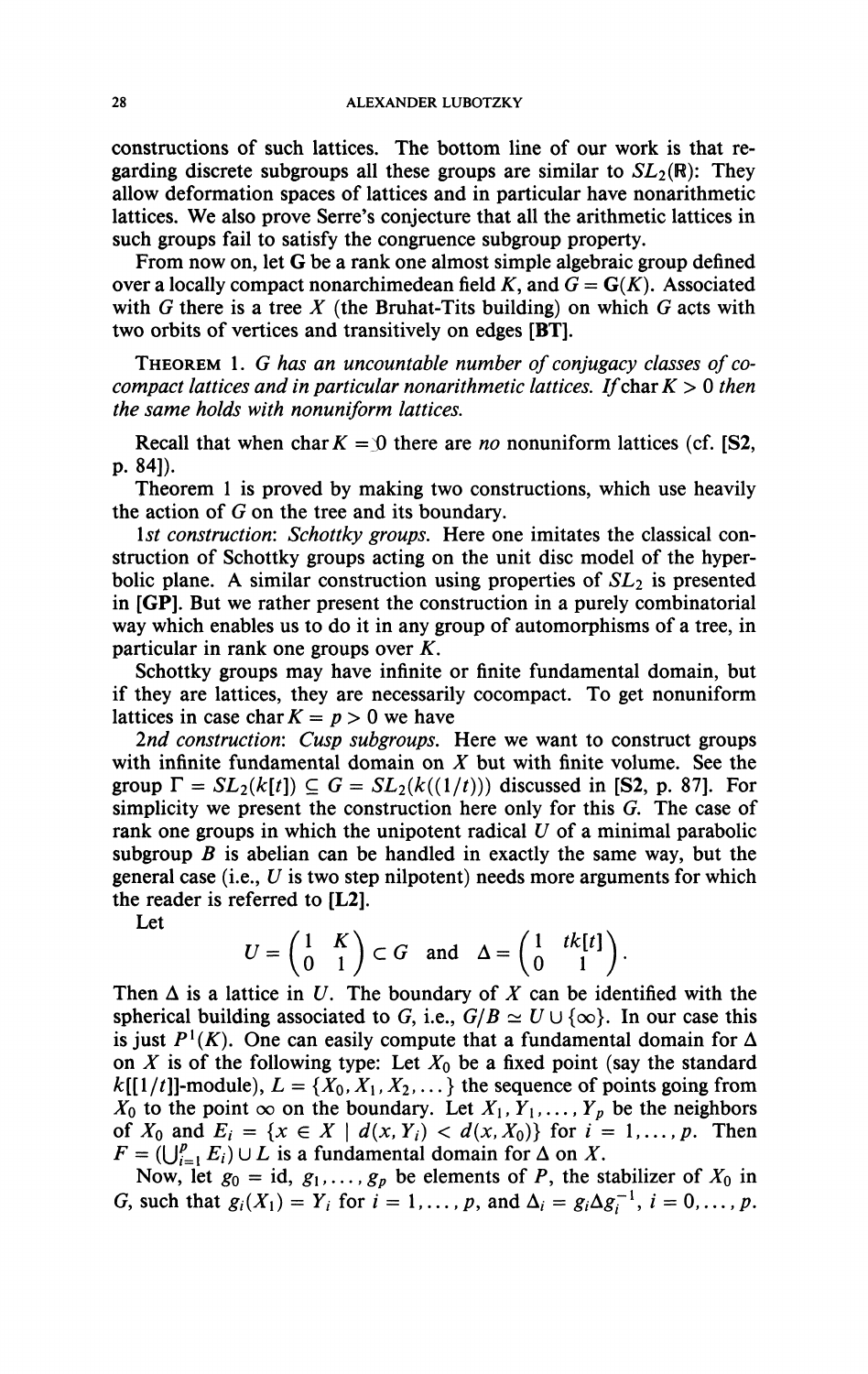Then the group  $\Gamma$  generated by  $\Delta_0, \ldots, \Delta_p$  is discrete and is the free product of the "cusp subgroups"  $\Delta_i$ . Further, the fundamental domain of  $\Gamma$  is  $\bigcap_{i=0}^p g_i(F) = \bigcup_{i=0}^p g_i(L)$ . Since vol $(L) < \infty$  (see [S2, p. 89]) we deduce that  $\Gamma$  is a lattice. Indeed, if  $g_i \in SL_2(k)$ ,  $\Gamma$  is a congruence subgroup of  $SL_2(k[t])$  (see [S2, Exercise 5, p. 88]) and, in particular, is arithmetic. But small deformations of the  $g_i$ 's still satisfy the assumptions and will **therefore give other lattices. "Most" of them are, of course, nonarithmetic.** 

**It turns out that a combination of the two constructions above, give essentially all lattices.** 

THEOREM 2. Let  $\Gamma$  be a lattice in G. Then  $\Gamma$  has a finite index subgroup  $\Gamma_1$  *such that*  $\Gamma_1 = *_{i=1}^h \Delta_i * F_i$ *, where*  $\Delta_i$ *, i* = 1*,..., h are lattices in unipotent radicals*  $U_i$  *of minimal parabolic subgroups*  $B_i$ *, and*  $F_i$  *is a Schottcky free group on l generators,*  $l < \infty$ *.* (If  $h \geq 1$  then  $F_l$  is of infinite covolume.)

**The theorem extends Ihara's Theorem (cf. [I or S2, p. 82]). It is deduced, using Bass-Serre theory of groups acting on trees [S2], from the following theorem:** 

THEOREM 3. Let  $\Gamma$  be a lattice in G. Then  $X/\Gamma$  is a union of a finite *graph with finitely many infinite lines.* 

**This theorem is an analog of the description of the fundamental domain of lattices in rank one semisimple real Lie groups as given by Garland and Raghunathan in [GR]. In particular it shows the finiteness of the number of "cusps." Our method basically imitates that of [GR], but at various points their Lie algebra arguments (which are not that convenient to carry out in characteristic** *p)* **are replaced by more geometric combinatorial arguments similar to those of Eberlein [E].** 

**Theorem 3 was proved by Serre in [S2, p. 106] for arithmetic lattices**  in  $SL_2$  by completely different methods. The reader is still encouraged to **look at the pictures there.** 

**In [GR], the geometric description of the quotient manifold does not give much algebraic information on T. Here, due to Bass-Serre theory, it gives, as mentioned above, Theorem 2 from which we can deduce:** 

COROLLARY 4. If  $\Gamma$  is a nonuniform lattice in G (i.e.  $h \geq 1$ ), then  $\Gamma$  is *not finitely generated.* 

**This corollary was proved for arithmetic lattices in 5X2 by Serre [S2] and by H. Behr and his students by a case-by-case study for arithmetic lattices in general** *G* **(see [B] and the references therein).** 

Corollary 4 follows from Theorem 2 by observing that  $\Delta = \Delta_i$  is a quotient of  $\Gamma'$  and it is not finitely generated. In fact  $\Delta$  has an uncountable **number of finite index subgroups while there are only countably many congruence subgroups. From this we deduced the following corollary which was conjectured by Serre [SI].** 

COROLLARY 5. If  $\Gamma$  is an arithmetic lattice in G, then  $\Gamma$  does not have *the congruence subgroup property.* 

For lattices in  $SL_2$  it was proved by Serre in [S2].